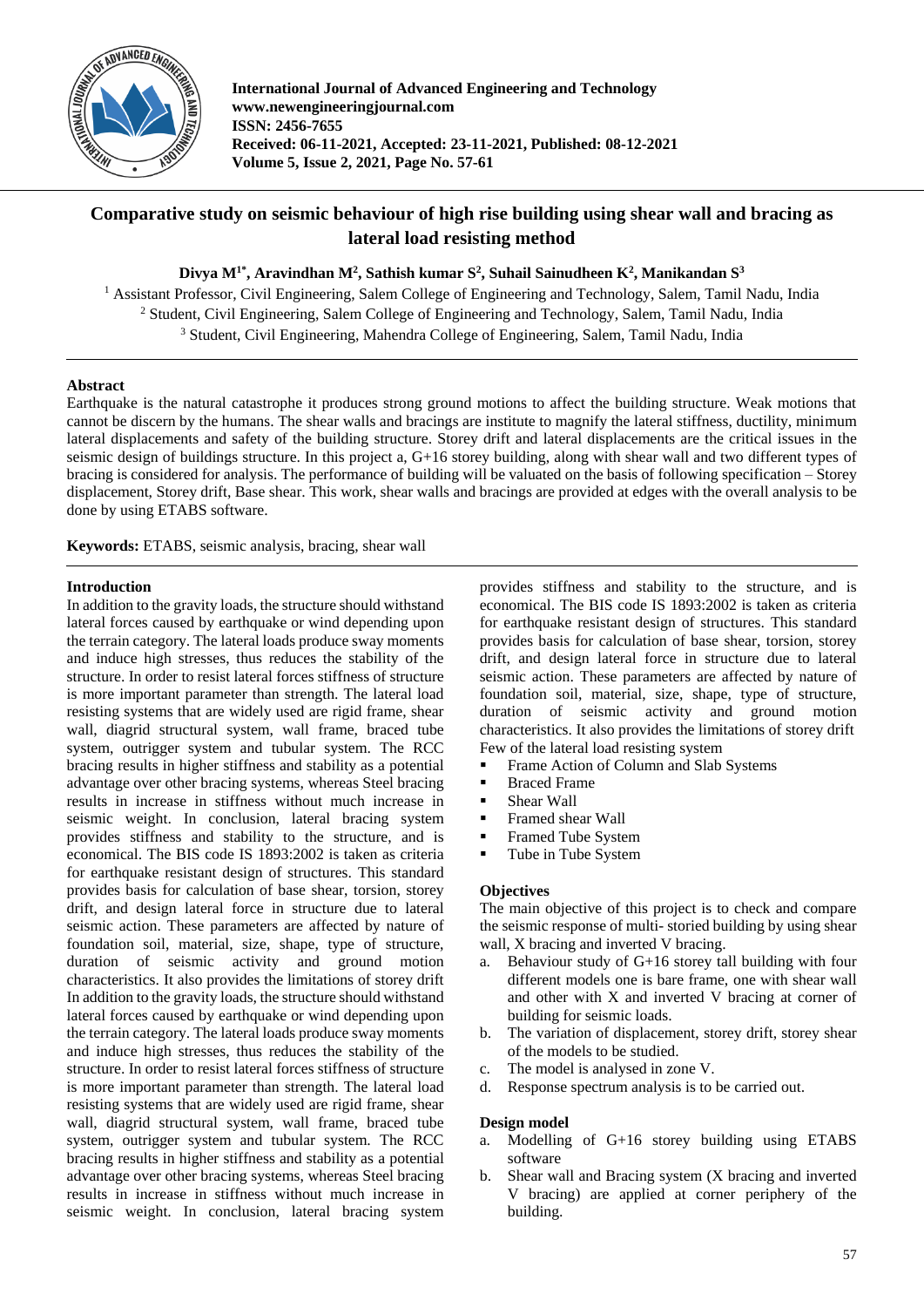- c. Parameters considered in this project are storey displacement, storey shear and storey drift.
- d. Seismic zone considered in this project is zone V
- e. Evaluate the analysis result and verify the requirement of geometrical limitations

## **Problem statement**

The study is focused on seismic behaviour of Regular Multi-Storey RCC (G+16) building located in Zone V with using ETABS-2018 Software. The Lateral load resisting system used in the building are Bracings and Shear wall.

- a. Model-1 Bare frame building.
- b. Model-2 Frame with Shear wall at the corner of building.
- c. Model-3Frame with X Bracing at the corner of building.
- d. Model-4 Frame with inverted V bracing at the corner of building.

#### **Geometrical properties Description of building**

The size of the building in plan-(35 m x 35 m) (COMMERCIAL)

**Bay width of plane frame (In both X and Z):** 3.5 m **Number of stories:** 17 (G+16) Ground storey height: 3.5 m **Intermediate floor height:** 3 m Type of soil: medium soil **Zones:** V

**Materials Grade of concrete:** M25 **Grade of steel:** Fe-550 **Density of concrete:** 25 KN/m3 **Density of masonry infill:** 20 KN/m3

# **Member dimensions**

**Column size:** (900 mm\* 600 mm) **Beam size:** (500mm\* 300mm) Slab thickness: 125 mm **Thickness of external Wall:** 230 mm Thickness of internal **Wall:** 115 mm Thickness of Shear Wall: 200mm Clear **cover of Column:** 40 mm **Clear cover of beam:** 25 mm **Clear cover of slab:** 20 mm **Clear cover of shear wall:** 25

**Loads considered**

**Dead Load:** Self weight Floor Live Load: 4KN/m² **Roof live load:** 1.5KN/m² **Wall Load:** 13 KN/m² (9" Thick) Other Loads: Seismic Load

## **Seismic load**

Seismic design shall be done in accordance with IS: 1893:2016. The parameters to be used for analysis and design are given below (As per IS: 1893:2016 (Part I)). **Zone:** V Zone factor: 0.36 (IS 1893 (Part 1) Importance **factor:** 1.2 **Response reduction:** 5.0 **Soil type:** Type 2

## **Modelling of structure**

The modeling of the members like Beam, Column and Slab will be done as per the standard procedure by adopting following properties

- a. Beams, Column will be designed by M30 grade of concrete and Fe415 and Fe250 grade of steel.
- b. The slab will be defined as thin shell in ETABS.
- c. The building to be modeled is having G+16 storeys.

d. Shear wall and Bracing system are applied in the building to resist Lateral Loads.



**Fig 1:** Plan view of building



**Fig 2:** Bare Frame Building



**Fig 3:** Building with X Bracing



**Fig 4:** Building with Inverted V Bracing



**Fig 5**: Building with Shear Wall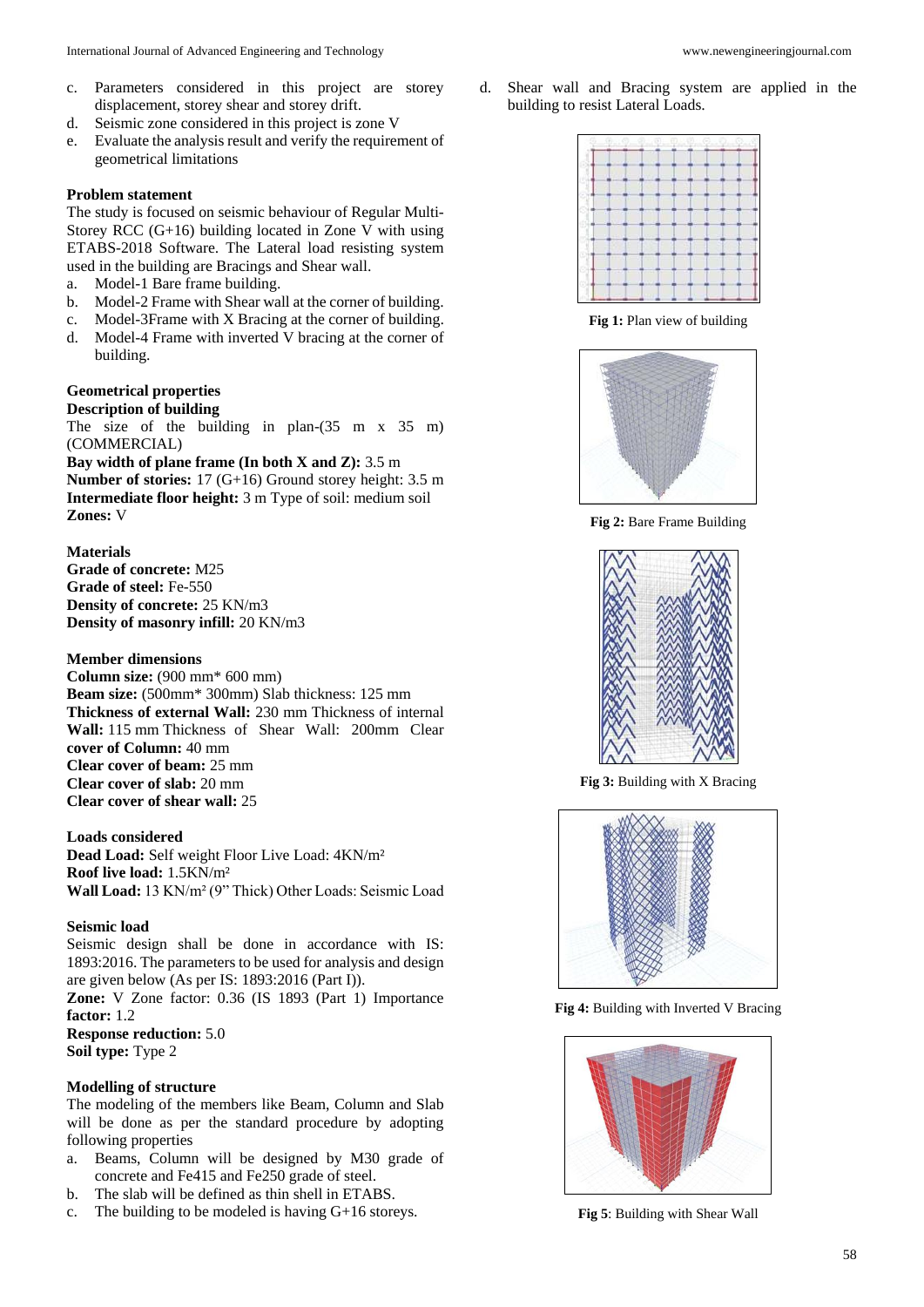#### **Results and Discussion**

Total displacement of any story with respect to ground is defined as story displacement. Maximum permissible story displacement is limited to H/500, where H is the total height of building. The maximum displacement in bare frame, shear wall, X bracing and inverted V bracing are 24.46mm, 15.45mm, 21.5mm, and 21.88 mm respectively.



**Fig 6:** Comparative Graph Showing Displacement in Y Direction

| Elevation m      | <b>Bare frame</b> | <b>Shear wall</b> | X bracing    | <b>Inverted v bracing</b> |  |  |  |
|------------------|-------------------|-------------------|--------------|---------------------------|--|--|--|
| 48               | 24.462            | 15.145            | 21.545       | 21.889                    |  |  |  |
| 45               | 24.337            | 14.447            | 21.344       | 21.703                    |  |  |  |
| 42               | 24.232            | 13.811            | 21.172       | 21.547                    |  |  |  |
| 39               | 24.098            | 13.208            | 20.982       | 21.371                    |  |  |  |
| 36               | 23.836            | 12.612            | 20.682       | 21.08                     |  |  |  |
| 33               | 23.21             | 11.804            | 20.025       | 20.424                    |  |  |  |
| 30               | 22.176            | 10.812            | 18.977       | 19.367                    |  |  |  |
| 27               | 20.784            | 9.697             | 17.591       | 17.963                    |  |  |  |
| 24               | 19.095            | 8.5               | 15.931       | 16.275                    |  |  |  |
| 21               | 17.171            | 7.251             | 14.057       | 14.366                    |  |  |  |
| 18               | 15.069            | 5.983             | 12.022       | 12.29                     |  |  |  |
| 15               | 12.838            | 4.732             | 9.876        | 10.099                    |  |  |  |
| 12               | 10.517            | 3.532             | 7.661        | 7.836                     |  |  |  |
| 9                | 8.137             | 2.436             | 5.425        | 5.543                     |  |  |  |
| 6                | 5.704             | 1.476             | 3.225        | 3.28                      |  |  |  |
| 3                | 3.133             | 0.679             | 1.208        | 1.216                     |  |  |  |
| $\boldsymbol{0}$ | $\mathbf{0}$      | $\mathbf{0}$      | $\mathbf{0}$ | $\boldsymbol{0}$          |  |  |  |

**Table 1:** Story displacement

The word "Drift" can be defined as the lateral displacement of the structure, Storey drift is the slower and small movement of one level of a multilevel building relative to the level below. Inner storey drift is the difference between the floor and roof displacements of any given story as the building sways during the earthquake, marked by the story

height, more is the storey drift will cause more damages to the structures, its value should not be beyond the limit 0.004h, where (h) is height of the building. The value of story drift increases up to the mid height of building and then decreases to the top of building.



**Fig 7:** Comparative Graph Showing Displacement in Y Direction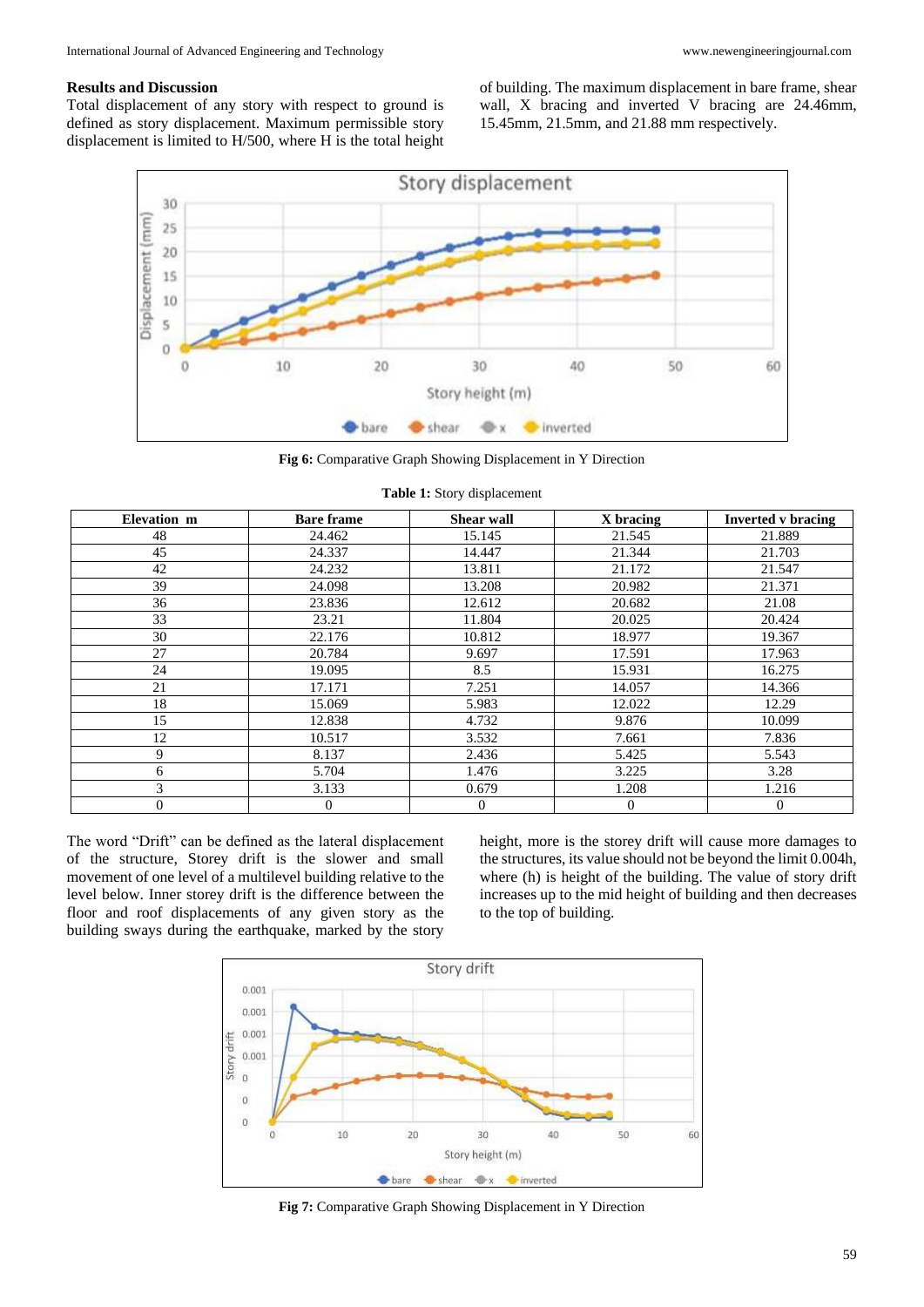| <b>Elevation</b> m | <b>Bare Frame</b> | <b>Shear Wall</b> | X bracing | <b>Inverted V bracing</b> |
|--------------------|-------------------|-------------------|-----------|---------------------------|
| 48                 | 4.5E-05           | 0.000233          | 0.00007   | 0.000066                  |
| 45                 | $3.5E-0.5$        | 0.000227          | 0.000058  | 0.000053                  |
| 42                 | 4.5E-05           | 0.000232          | 0.000068  | 0.000064                  |
| 39                 | 8.9E-05           | 0.000248          | 0.000109  | 0.000107                  |
| 36                 | 0.00021           | 0.000286          | 0.000222  | 0.000225                  |
| 33                 | 0.00035           | 0.000331          | 0.000349  | 0.000355                  |
| 30                 | 0.00046           | 0.000372          | 0.000462  | 0.000469                  |
| 27                 | 0.00056           | 0.000399          | 0.000553  | 0.000563                  |
| 24                 | 0.00064           | 0.000416          | 0.000625  | 0.000637                  |
| 21                 | 0.0007            | 0.000423          | 0.000678  | 0.000693                  |
| 18                 | 0.00074           | 0.000417          | 0.000715  | 0.000732                  |
| 15                 | 0.00077           | 0.0004            | 0.000739  | 0.000756                  |
| 12                 | 0.00079           | 0.000369          | 0.000749  | 0.000766                  |
| 9                  | 0.00081           | 0.000324          | 0.000741  | 0.000758                  |
| 6                  | 0.00086           | 0.000272          | 0.000681  | 0.000695                  |
| 3                  | 0.00104           | 0.000226          | 0.000403  | 0.000405                  |
| $\theta$           | $\mathbf{0}$      | $\mathbf{0}$      | $\Omega$  | $\theta$                  |

**Table 2:** Story drift

The amount of maximum lateral force because of seismic ground motion at the soffit or base of the structure is base shear, its horizontal movement of base of the structures, it depends on following factors: Condition of soil on the site, Closeness to potential sources of seismic activity like

geological faults, Probability of significant seismic ground motion due to earthquakes, Total weight of Building, Period of the vibration. Base shear is inversely proportional to story displacement. Maximum shear occurs on bottom of the building.



**Fig 8:** Comparative Graph Showing Displacement in Y Direction

| <b>Elevation m</b> | <b>Bare frame</b> | <b>Shear wall</b> | X bracing | <b>Inverted V bracing</b> |
|--------------------|-------------------|-------------------|-----------|---------------------------|
| 48                 | $\Omega$          | $\mathbf{0}$      | 0         | 0                         |
| 45                 | $\Omega$          | $\theta$          | $\Omega$  | $\overline{0}$            |
| 42                 | $\Omega$          | $\theta$          | $\theta$  | $\overline{0}$            |
| 39                 | $\Omega$          | $\Omega$          | $\Omega$  | $\Omega$                  |
| 36                 | 1982              | 3900              | 2068.7    | 2278.2                    |
| 33                 | 3648              | 7178              | 3840.1    | 4192.5                    |
| 30                 | 5024              | 9886              | 5289.2    | 5774.6                    |
| 27                 | 6139              | 12080             | 6463      | 7056.1                    |
| 24                 | 7020              | 13814             | 7390.4    | 8068.6                    |
| 21                 | 7694              | 15141             | 8100.5    | 8843.8                    |
| 18                 | 8190              | 16116             | 8622.2    | 9413.4                    |
| 15                 | 8534              | 16793             | 8984.4    | 9809.9                    |
| 12                 | 8754              | 17226             | 9216.3    | 10062                     |
| 9                  | 8878              | 17470             | 9364.7    | 10204                     |
| 6                  | 8933              | 17579             | 9404.7    | 10268                     |
| 3                  | 8947              | 17606             | 9419.2    | 10284                     |
| $\overline{0}$     | $\theta$          | $\mathbf{0}$      | 0         | $\theta$                  |

#### **Table 3:** Story shear

## **Conclusions**

- a. From the above results introducing shear walls reduces the sway or displacement
- b. Base Shear of the above-Mentioned Structures Heavily Increases And makes the Structure stable against seismic loading.